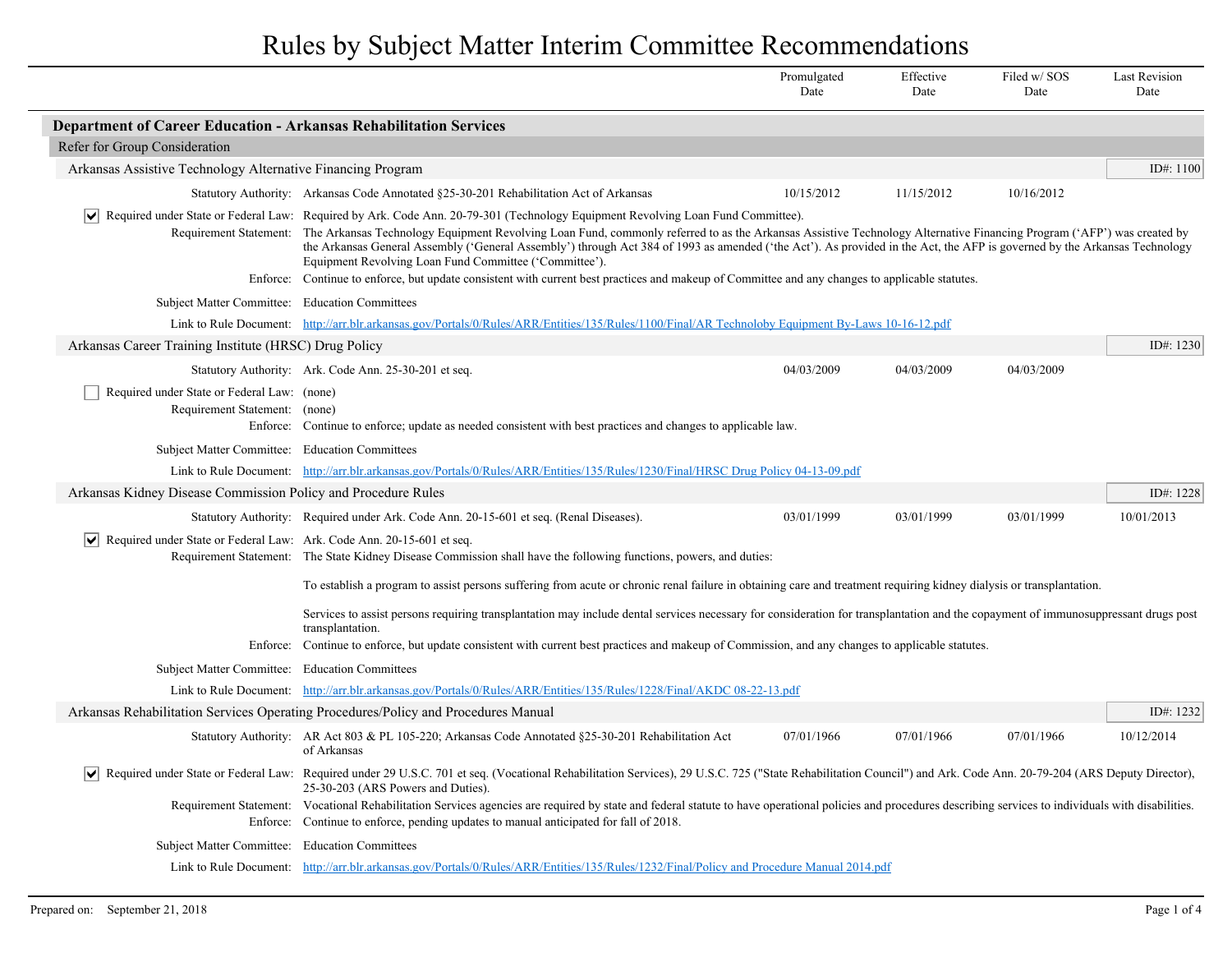|                                                                 |                                                                                                                                                                                                                                                                                                                                                                                                                                                                                                                                                                                                                                                                                                                      | Promulgated<br>Date | Effective<br>Date | Filed w/SOS<br>Date | <b>Last Revision</b><br>Date |
|-----------------------------------------------------------------|----------------------------------------------------------------------------------------------------------------------------------------------------------------------------------------------------------------------------------------------------------------------------------------------------------------------------------------------------------------------------------------------------------------------------------------------------------------------------------------------------------------------------------------------------------------------------------------------------------------------------------------------------------------------------------------------------------------------|---------------------|-------------------|---------------------|------------------------------|
| <b>ARS</b> Establishment Policy                                 |                                                                                                                                                                                                                                                                                                                                                                                                                                                                                                                                                                                                                                                                                                                      |                     |                   |                     | ID#: 1092                    |
| <b>Statutory Authority:</b>                                     | Required by 34 C.F.R. 361.50 ("Written policies governing the provision of services<br>for individuals with disabilities"), 34 C.F.R. 361.48-49 (Scope of VR Services for<br>Individuals and Groups).                                                                                                                                                                                                                                                                                                                                                                                                                                                                                                                | 12/12/2012          | 01/14/2013        | 12/14/2013          |                              |
|                                                                 | $\blacktriangleright$ Required under State or Federal Law: Section 103 (b)(2)(A) of the Rehabilitation Act of 1973 as Amended                                                                                                                                                                                                                                                                                                                                                                                                                                                                                                                                                                                        |                     |                   |                     |                              |
|                                                                 | Requirement Statement: 34 C.F.R. 361.50: The State unit must develop and maintain written policies covering the nature and scope of each of the vocational rehabilitation services specified in § 361.48<br>and the criteria under which each service is provided. The policies must ensure that the provision of services is based on the rehabilitation needs of each individual as identified in<br>that individual's individualized plan for employment and is consistent with the individual's informed choice. The written policies may not establish any arbitrary limits on the nature<br>and scope of vocational rehabilitation services to be provided to the individual to achieve an employment outcome. |                     |                   |                     |                              |
|                                                                 | 34 C.F.R. 361.48: Each State must ensure that the designated State unit, in collaboration with the local educational agencies involved, provide, or arrange for the provision of, pre-<br>employment transition services for all students with disabilities, as defined in § 361.5(c)(51), in need of such services, without regard to the type of disability, from Federal funds<br>reserved in accordance with § 361.65, and any funds made available from State, local, or private funding sources.                                                                                                                                                                                                               |                     |                   |                     |                              |
|                                                                 | Enforce: Continue to enforce, but consolidate with future State Plans.                                                                                                                                                                                                                                                                                                                                                                                                                                                                                                                                                                                                                                               |                     |                   |                     |                              |
| Subject Matter Committee: Education Committees                  |                                                                                                                                                                                                                                                                                                                                                                                                                                                                                                                                                                                                                                                                                                                      |                     |                   |                     |                              |
|                                                                 | Link to Rule Document: http://arr.blr.arkansas.gov/Portals/0/Rules/ARR/Entities/135/Rules/1092/Final/Establishment Policy 12-14-12.pdf                                                                                                                                                                                                                                                                                                                                                                                                                                                                                                                                                                               |                     |                   |                     |                              |
| Forgiveness of Student Loan Program                             |                                                                                                                                                                                                                                                                                                                                                                                                                                                                                                                                                                                                                                                                                                                      |                     |                   |                     | ID#: 1113                    |
|                                                                 | Statutory Authority: Required under Ark. Code Ann. 25-30-206 ("Arkansas Rehabilitation Services"<br>Forgiveness of Student Loan Program") and 25-30-203 (ARS Powers and Duties).                                                                                                                                                                                                                                                                                                                                                                                                                                                                                                                                     | 02/07/2008          | 02/22/2008        | 02/12/2008          | 01/02/2010                   |
| $ \vee $                                                        | Required under State or Federal Law: Ark. Code Ann. 25-30-206 and 25-30-203<br>Requirement Statement: Arkansas Rehabilitation Services' Forgiveness of Student Loan Program assists newly-hired Rehab counselors employed by ARS with the repayment of student loans incurred<br>while pursuing credentials that are required for employment. Act 1275 of 2007, effective July 31, 2007, established the Arkansas Rehabilitation Services (ARS) Forgiveness of<br>Student Loan Program (Program) to assist qualified current employees and newly-hired rehabilitation counselors employed by ARS with the<br>repayment of student loans incurred while pursuing credentials that are required for employment         |                     |                   |                     |                              |
|                                                                 | Enforce: Continue to enforce, but update consistent with current best practices and any changes to student-loan statutes.                                                                                                                                                                                                                                                                                                                                                                                                                                                                                                                                                                                            |                     |                   |                     |                              |
|                                                                 | Subject Matter Committee: Education Committees                                                                                                                                                                                                                                                                                                                                                                                                                                                                                                                                                                                                                                                                       |                     |                   |                     |                              |
|                                                                 | Link to Rule Document: http://arr.blr.arkansas.gov/Portals/0/Rules/ARR/Entities/135/Rules/1113/Final/ARS Student Forgiveness 12-23-09.pdf                                                                                                                                                                                                                                                                                                                                                                                                                                                                                                                                                                            |                     |                   |                     |                              |
| Policy Governing the Rates of Payment for Purchased VR Services |                                                                                                                                                                                                                                                                                                                                                                                                                                                                                                                                                                                                                                                                                                                      |                     |                   |                     | ID#: $1084$                  |
|                                                                 | Statutory Authority: Required by 34 C.F.R. 361.50 ("Written policies governing the provision of services<br>for individuals with disabilities"), 34 C.F.R. 48-49 (Scope of VR Services for<br>Individuals and Groups).                                                                                                                                                                                                                                                                                                                                                                                                                                                                                               | 10/13/2015          | 12/01/2015        | 10/15/2015          |                              |
| $\vert\bm{\mathsf{v}}\vert$<br>Requirement Statement:           | Required under State or Federal Law: Section 103 of the Rehabilitation Act of 1973 as Amended<br>34 O.F.R. 361.50: The State unit must develop and maintain written policies covering the nature and scope of each of the vocational rehabilitation services specified in § 361.48<br>and the criteria under which each service is provided. The policies must ensure that the provision of services is based on the rehabilitation needs of each individual as identified in<br>that individual's individualized plan for employment and is consistent with the individual's informed choice.                                                                                                                       |                     |                   |                     |                              |
|                                                                 | 34 C.F.R. 361.48: Each State must ensure that the designated State unit, in collaboration with the local educational agencies involved, provide, or arrange for the provision of, pre-<br>employment transition services for all students with disabilities, as defined in § 361.5(c)(51), in need of such services, without regard to the type of disability, from Federal funds<br>reserved in accordance with § 361.65, and any funds made available from State, local, or private funding sources.                                                                                                                                                                                                               |                     |                   |                     |                              |
|                                                                 | Enforce: Continue to enforce, but consolidate with future State Plans.                                                                                                                                                                                                                                                                                                                                                                                                                                                                                                                                                                                                                                               |                     |                   |                     |                              |
| Subject Matter Committee: Education Committees                  |                                                                                                                                                                                                                                                                                                                                                                                                                                                                                                                                                                                                                                                                                                                      |                     |                   |                     |                              |
|                                                                 | Link to Rule Document: http://arr.blr.arkansas.gov/Portals/0/Rules/ARR/Entities/135/Rules/1084/Final/Policy Governing Rates of Pay 10-13-15.pdf                                                                                                                                                                                                                                                                                                                                                                                                                                                                                                                                                                      |                     |                   |                     |                              |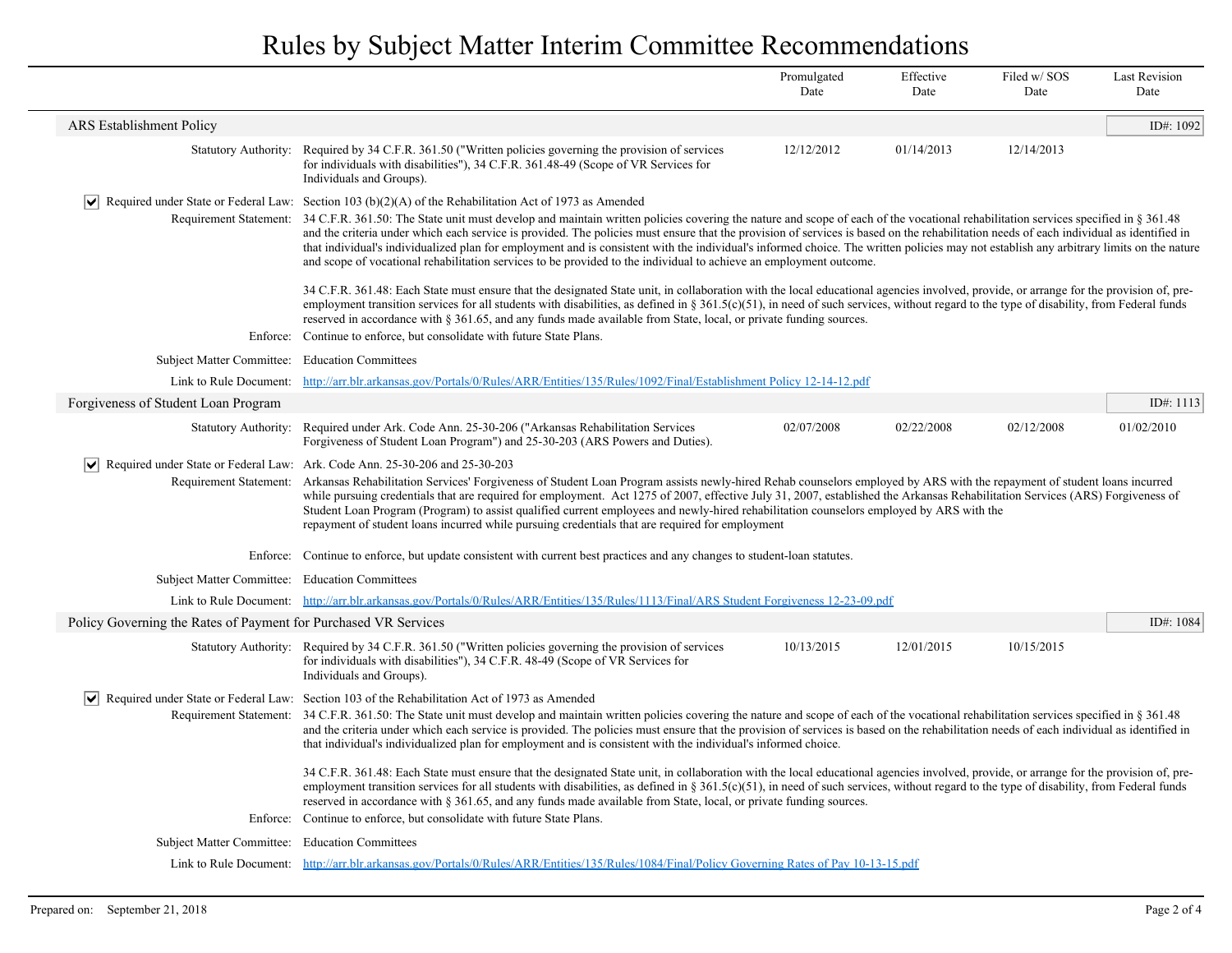|                                                     |                                                                                                                                                                                                                                                                                                                                                                                                                                                                                                                                                                                                                                       | Promulgated<br>Date | Effective<br>Date | Filed w/SOS<br>Date | <b>Last Revision</b><br>Date |
|-----------------------------------------------------|---------------------------------------------------------------------------------------------------------------------------------------------------------------------------------------------------------------------------------------------------------------------------------------------------------------------------------------------------------------------------------------------------------------------------------------------------------------------------------------------------------------------------------------------------------------------------------------------------------------------------------------|---------------------|-------------------|---------------------|------------------------------|
|                                                     | State Plan for Vocational Rehabilitation Services and Supported Employment Services                                                                                                                                                                                                                                                                                                                                                                                                                                                                                                                                                   |                     |                   |                     | ID#: 1132                    |
|                                                     | Statutory Authority: Section $101(a)(1)(A)$ of the Rehabilitation Act of 1973 as Amended                                                                                                                                                                                                                                                                                                                                                                                                                                                                                                                                              | 07/01/1966          | 07/01/1966        | 07/01/1966          | 10/01/2014                   |
|                                                     | Required under State or Federal Law: Required under 29 U.S.C. 725 ("State Rehabilitation Council"), 29 U.S.C. 795k ("State plan") and Ark. Code Ann. 20-79-204 (ARS Deputy Director), 25-30-203 (ARS Powers and<br>Duties).                                                                                                                                                                                                                                                                                                                                                                                                           |                     |                   |                     |                              |
| Requirement Statement:                              | To be eligible to participate in programs under this title, a State shall submit to the Commissioner a State plan for vocational rehabilitation services that meets the requirements of<br>this section, on the same date that the State submits a State plan under section 112 of the Workforce Investment Act of 1998.<br>NOTE: The State Plan effective July 1, 1966 is the earliest copy found; however, the promulgation date and Secretary of State final rule date are not known.                                                                                                                                              |                     |                   |                     |                              |
|                                                     | Enforce: Continue to enforce, pending updates to Combined State Plan anticipated for fall of 2018.                                                                                                                                                                                                                                                                                                                                                                                                                                                                                                                                    |                     |                   |                     |                              |
| Subject Matter Committee: Education Committees      |                                                                                                                                                                                                                                                                                                                                                                                                                                                                                                                                                                                                                                       |                     |                   |                     |                              |
|                                                     | Link to Rule Document: http://arr.blr.arkansas.gov/Portals/0/Rules/ARR/Entities/135/Rules/1132/Final/FY2015 State Plan 09-13-14.pdf                                                                                                                                                                                                                                                                                                                                                                                                                                                                                                   |                     |                   |                     |                              |
| State Unified Plan for July 1, 2000 - June 30, 2005 |                                                                                                                                                                                                                                                                                                                                                                                                                                                                                                                                                                                                                                       |                     |                   |                     | ID#: 1227                    |
|                                                     | Statutory Authority: Section 501 of the Workforce Investment Act of 1998                                                                                                                                                                                                                                                                                                                                                                                                                                                                                                                                                              | 07/01/2000          | 07/01/2000        | 07/01/2000          |                              |
| $ \mathsf{v} $                                      | Required under State or Federal Law: Section 501 of the Workforce Investment Act of 1998; Arkansas Act 1125 of 1999; Section 101(a)(1)(A) of the Rehabilitation Act of 1973 as Amended                                                                                                                                                                                                                                                                                                                                                                                                                                                |                     |                   |                     |                              |
|                                                     | Requirement Statement: To be eligible to participate in programs under this title, a State shall submit to the Commissioner a State plan for vocational rehabilitation services that meets the requirements of<br>this section, on the same date that the State submits a State plan under section 112 of the Workforce Investment Act of 1998.<br>NOTE: Promulgation date and Secretary of State final rule date were not indicated in documentation; therefore, July 1, 2000 effective date was used.                                                                                                                               |                     |                   |                     |                              |
|                                                     | Enforce: The current Combined State Plan is required by the Workforce Innovation and Opportunity Act (WIOA), under which the Governor of each State must submit a Unified or<br>Combined State Plan to the U.S. Secretary of Labor that outlines a four-year workforce development strategy for the State's workforce development system. The PDF associated<br>with this entry is a version of the State Plan submitted in 2000.                                                                                                                                                                                                     |                     |                   |                     |                              |
| Subject Matter Committee: Education Committees      |                                                                                                                                                                                                                                                                                                                                                                                                                                                                                                                                                                                                                                       |                     |                   |                     |                              |
|                                                     | Link to Rule Document: http://arr.blr.arkansas.gov/Portals/0/Rules/ARR/Entities/135/Rules/1227/Final/Unified State Plan 2000-2005.pdf                                                                                                                                                                                                                                                                                                                                                                                                                                                                                                 |                     |                   |                     |                              |
| Telecommunication Access Program Eligibility Policy |                                                                                                                                                                                                                                                                                                                                                                                                                                                                                                                                                                                                                                       |                     |                   |                     | ID#: 1112                    |
| Statutory Authority: Act 501 of 1995                |                                                                                                                                                                                                                                                                                                                                                                                                                                                                                                                                                                                                                                       | 03/11/1996          | 03/11/1996        | 03/25/1996          | 01/15/1998                   |
| $ \bm{\mathsf{v}} $                                 | Required under State or Federal Law: Required under Ark. Code Ann. 19-6-482 ("Telecommunications Equipment Fund"), 20-79-401 et seq. ("Telecommunication Devices").                                                                                                                                                                                                                                                                                                                                                                                                                                                                   |                     |                   |                     |                              |
|                                                     | Requirement Statement: 19-6-482: The Telecommunications Equipment Fund shall consist of those special revenues as specified in § 19-6-301(129). The fund shall be used exclusively by the Arkansas<br>Rehabilitation Services to fund an equipment distribution program for persons certified as deaf, hard of hearing, deaf and blind, or speech-impaired as provided otherwise in § 20-<br>79-401 et seq.                                                                                                                                                                                                                           |                     |                   |                     |                              |
|                                                     | 20-79-401: The Arkansas Rehabilitation Services is hereby directed to establish, administer, staff, and promote a statewide program to provide access to public telecommunications<br>services by residents of Arkansas who are deaf, hard of hearing, deaf and blind, severely speech-impaired, or who have other disabilities that impair their ability to effectively<br>access the telecommunications network. This program will enable these individuals to access specialized devices or services for telecommunications network access that is<br>functionally equivalent to that enjoyed by individuals without disabilities. |                     |                   |                     |                              |
| Enforce:                                            | Continue to enforce, but update consistent with current best practices and any changes to TAP statutes.                                                                                                                                                                                                                                                                                                                                                                                                                                                                                                                               |                     |                   |                     |                              |
| Subject Matter Committee: Education Committees      |                                                                                                                                                                                                                                                                                                                                                                                                                                                                                                                                                                                                                                       |                     |                   |                     |                              |
|                                                     | Link to Rule Document: http://arr.blr.arkansas.gov/Portals/0/Rules/ARR/Entities/135/Rules/1112/Final/TAP 07-26-07.pdf                                                                                                                                                                                                                                                                                                                                                                                                                                                                                                                 |                     |                   |                     |                              |